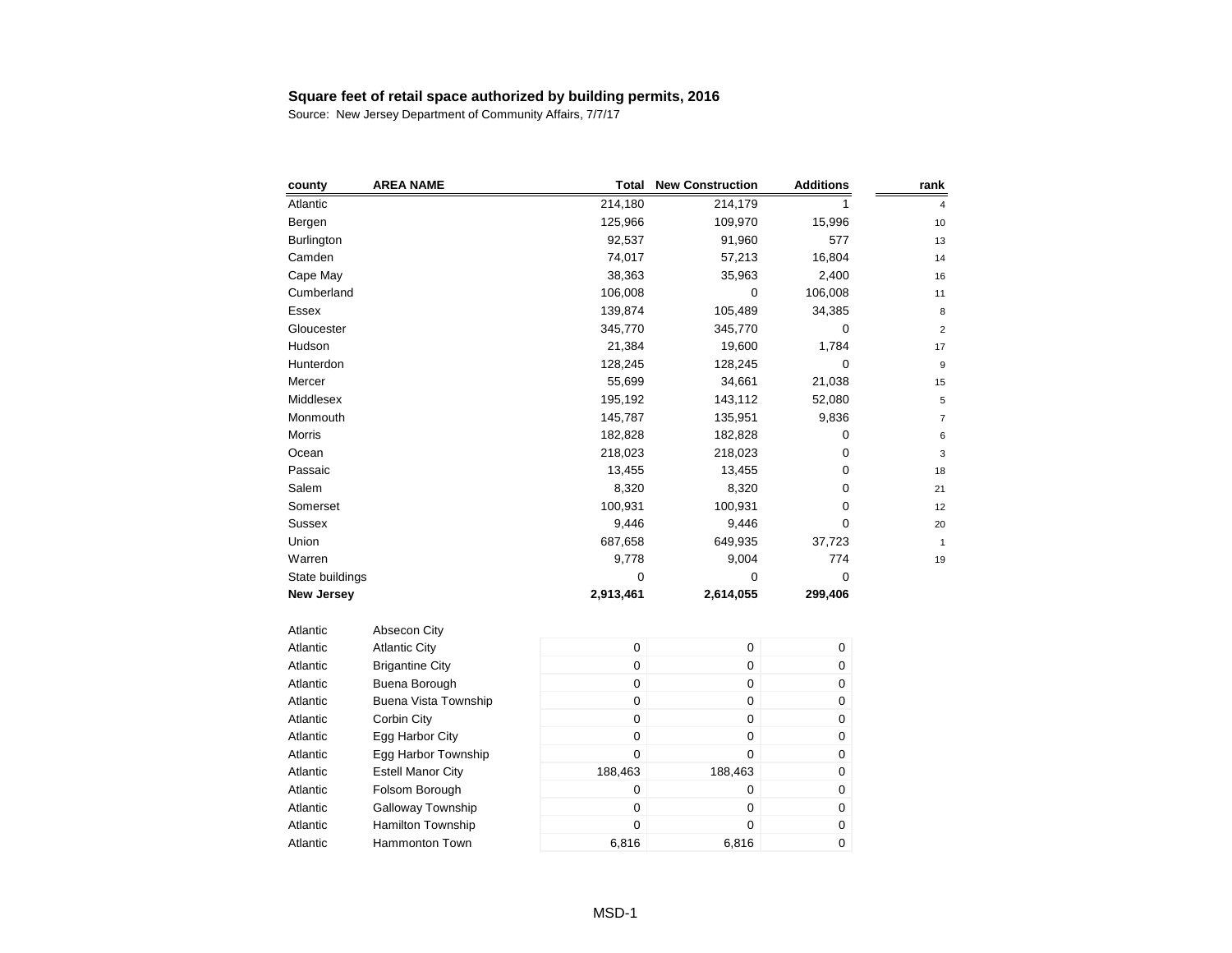| county   | <b>AREA NAME</b>          | Total            | <b>New Construction</b> | <b>Additions</b> | rank |
|----------|---------------------------|------------------|-------------------------|------------------|------|
| Atlantic | Linwood City              | 18,900           | 18,900                  | 0                |      |
| Atlantic | Longport Borough          | $\boldsymbol{0}$ | 0                       | 0                |      |
| Atlantic | Margate City              | 0                | 0                       | $\pmb{0}$        |      |
| Atlantic | Mullica Township          | $\mathbf 0$      | 0                       | 0                |      |
| Atlantic | Northfield City           | $\mathbf 0$      | 0                       | 0                |      |
| Atlantic | Pleasantville City        | $\mathbf 0$      | 0                       | 0                |      |
| Atlantic | Port Republic City        | $\mathsf 0$      | 0                       | 0                |      |
| Atlantic | Somers Point City         | $\mathbf 0$      | 0                       | 0                |      |
| Atlantic | Ventnor City              | $\mathbf 0$      | 0                       | 0                |      |
| Atlantic | <b>Weymouth Township</b>  | $\mathbf 0$      | 0                       | 0                |      |
| Bergen   | Allendale Borough         | $\mathbf{1}$     | 0                       | $\mathbf{1}$     |      |
| Bergen   | Alpine Borough            | $\mathbf 0$      | 0                       | 0                |      |
| Bergen   | Bergenfield Borough       | $\mathbf 0$      | 0                       | 0                |      |
| Bergen   | Bogota Borough            | 0                | 0                       | 0                |      |
| Bergen   | Carlstadt Borough         | $\mathbf 0$      | 0                       | 0                |      |
| Bergen   | Cliffside Park Borough    | 0                | 0                       | 0                |      |
| Bergen   | Closter Borough           | 0                | 0                       | 0                |      |
| Bergen   | Cresskill Borough         | 5,212            | 5,212                   | 0                |      |
| Bergen   | Demarest Borough          | 0                | 0                       | 0                |      |
| Bergen   | Dumont Borough            | 0                | 0                       | 0                |      |
| Bergen   | Elmwood Park Borough      | 0                | 0                       | 0                |      |
| Bergen   | East Rutherford Borough   | $\mathbf 0$      | 0                       | 0                |      |
| Bergen   | Edgewater Borough         | $\mathbf 0$      | 0                       | 0                |      |
| Bergen   | Emerson Borough           | 0                | 0                       | 0                |      |
| Bergen   | <b>Englewood City</b>     | 0                | 0                       | 0                |      |
| Bergen   | Englewood Cliffs Borough  | 11,500           | 0                       | 11,500           |      |
| Bergen   | Fair Lawn Borough         | 0                | 0                       | 0                |      |
| Bergen   | Fairview Borough          | 0                | 0                       | 0                |      |
| Bergen   | Fort Lee Borough          | 0                | 0                       | 0                |      |
| Bergen   | Franklin Lakes Borough    | 4,010            | 1,446                   | 2,564            |      |
| Bergen   | <b>Garfield City</b>      | 0                | 0                       | 0                |      |
| Bergen   | Glen Rock Borough         | 64,871           | 64,871                  | 0                |      |
| Bergen   | Hackensack City           | 11,192           | 11,192                  | 0                |      |
| Bergen   | Harrington Park Borough   | 0                | 0                       | 0                |      |
| Bergen   | Hasbrouck Heights Borough | 0                | 0                       | 0                |      |
| Bergen   | Haworth Borough           | 0                | 0                       | 0                |      |
| Bergen   | Hillsdale Borough         | 0                | 0                       | 0                |      |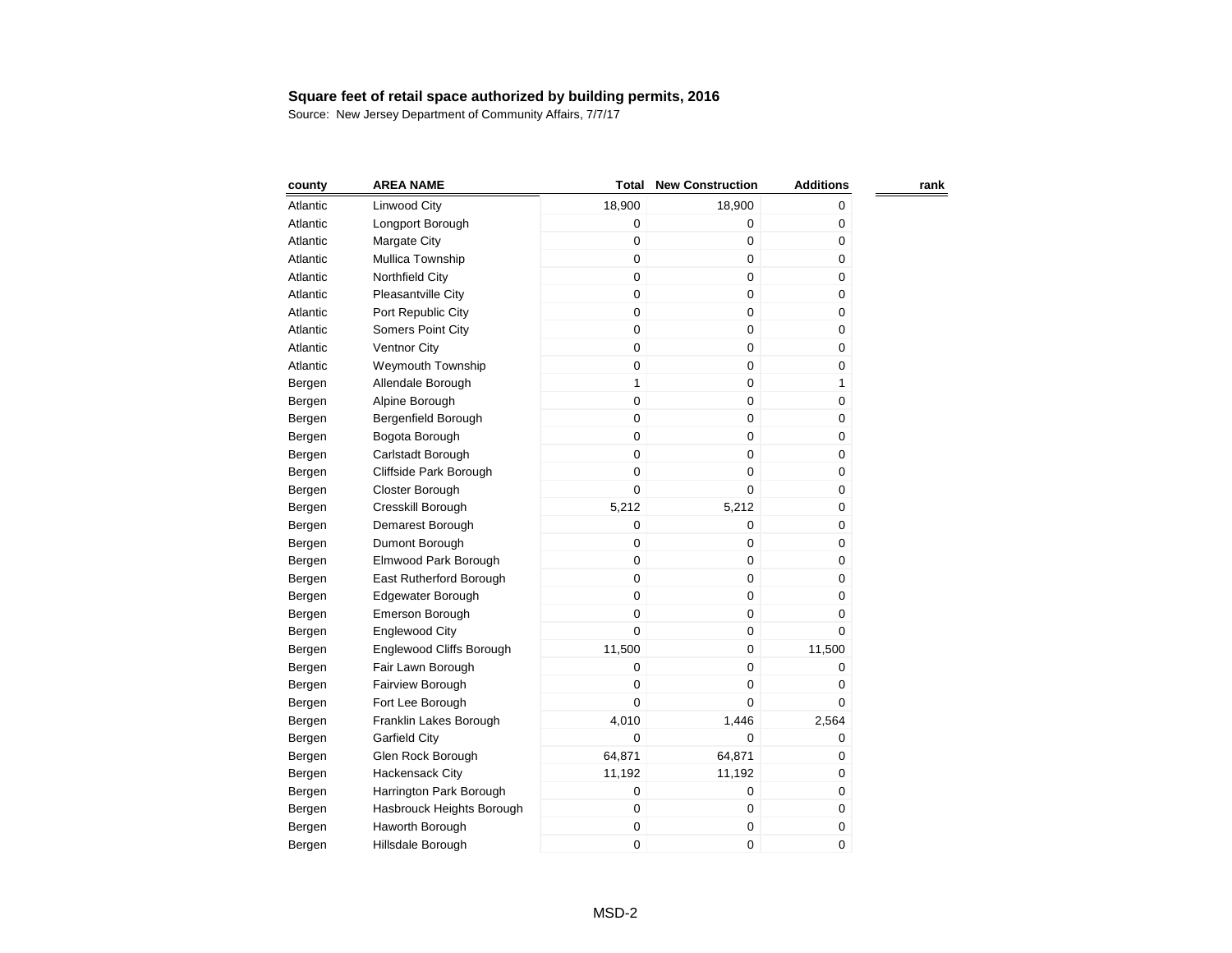| county | <b>AREA NAME</b>           | Total       | <b>New Construction</b> | <b>Additions</b> | rank |
|--------|----------------------------|-------------|-------------------------|------------------|------|
| Bergen | Ho-Ho-Kus Borough          | 0           | 0                       | 0                |      |
| Bergen | Leonia Borough             | 0           | 0                       | 0                |      |
| Bergen | Little Ferry Borough       | 0           | 0                       | 0                |      |
| Bergen | Lodi Borough               | 0           | 0                       | 0                |      |
| Bergen | Lyndhurst Township         | 0           | 0                       | 0                |      |
| Bergen | Mahwah Township            | $\mathbf 0$ | 0                       | 0                |      |
| Bergen | Maywood Borough            | 0           | 0                       | 0                |      |
| Bergen | Midland Park Borough       | 0           | 0                       | 0                |      |
| Bergen | Montvale Borough           | $\mathbf 0$ | 0                       | 0                |      |
| Bergen | Moonachie Borough          | $\mathbf 0$ | 0                       | 0                |      |
| Bergen | New Milford Borough        | $\mathbf 0$ | 0                       | 0                |      |
| Bergen | North Arlington Borough    | $\mathbf 0$ | 0                       | 0                |      |
| Bergen | Northvale Borough          | $\mathbf 0$ | 0                       | 0                |      |
| Bergen | Norwood Borough            | 0           | 0                       | 0                |      |
| Bergen | Oakland Borough            | $\mathbf 0$ | 0                       | 0                |      |
| Bergen | Old Tappan Borough         | 0           | 0                       | 0                |      |
| Bergen | Oradell Borough            | 0           | 0                       | 0                |      |
| Bergen | Palisades Park Borough     | $\mathbf 0$ | 0                       | 0                |      |
| Bergen | Paramus Borough            | $\mathbf 0$ | 0                       | 0                |      |
| Bergen | Park Ridge Borough         | 1,932       | 0                       | 1,932            |      |
| Bergen | Ramsey Borough             | 0           | 0                       | 0                |      |
| Bergen | Ridgefield Borough         | $\mathbf 0$ | 0                       | 0                |      |
| Bergen | Ridgefield Park Village    | $\mathbf 0$ | 0                       | 0                |      |
| Bergen | Ridgewood Village          | 0           | 0                       | 0                |      |
| Bergen | River Edge Borough         | 0           | 0                       | 0                |      |
| Bergen | River Vale Township        | 0           | 0                       | 0                |      |
| Bergen | Rochelle Park Township     | 0           | 0                       | 0                |      |
| Bergen | Rockleigh Borough          | 0           | 0                       | 0                |      |
| Bergen | Rutherford Borough         | 0           | 0                       | 0                |      |
| Bergen | Saddle Brook Township      | 0           | 0                       | 0                |      |
| Bergen | Saddle River Borough       | 0           | 0                       | 0                |      |
| Bergen | South Hackensack Twp       | 0           | 0                       | 0                |      |
| Bergen | <b>Teaneck Township</b>    | 0           | 0                       | 0                |      |
| Bergen | <b>Tenafly Borough</b>     | 14,734      | 14,734                  | 0                |      |
| Bergen | Teterboro Borough          | 0           | 0                       | 0                |      |
| Bergen | Upper Saddle River Borough | 12,515      | 12,515                  | 0                |      |
| Bergen | <b>Waldwick Borough</b>    | 0           | 0                       | 0                |      |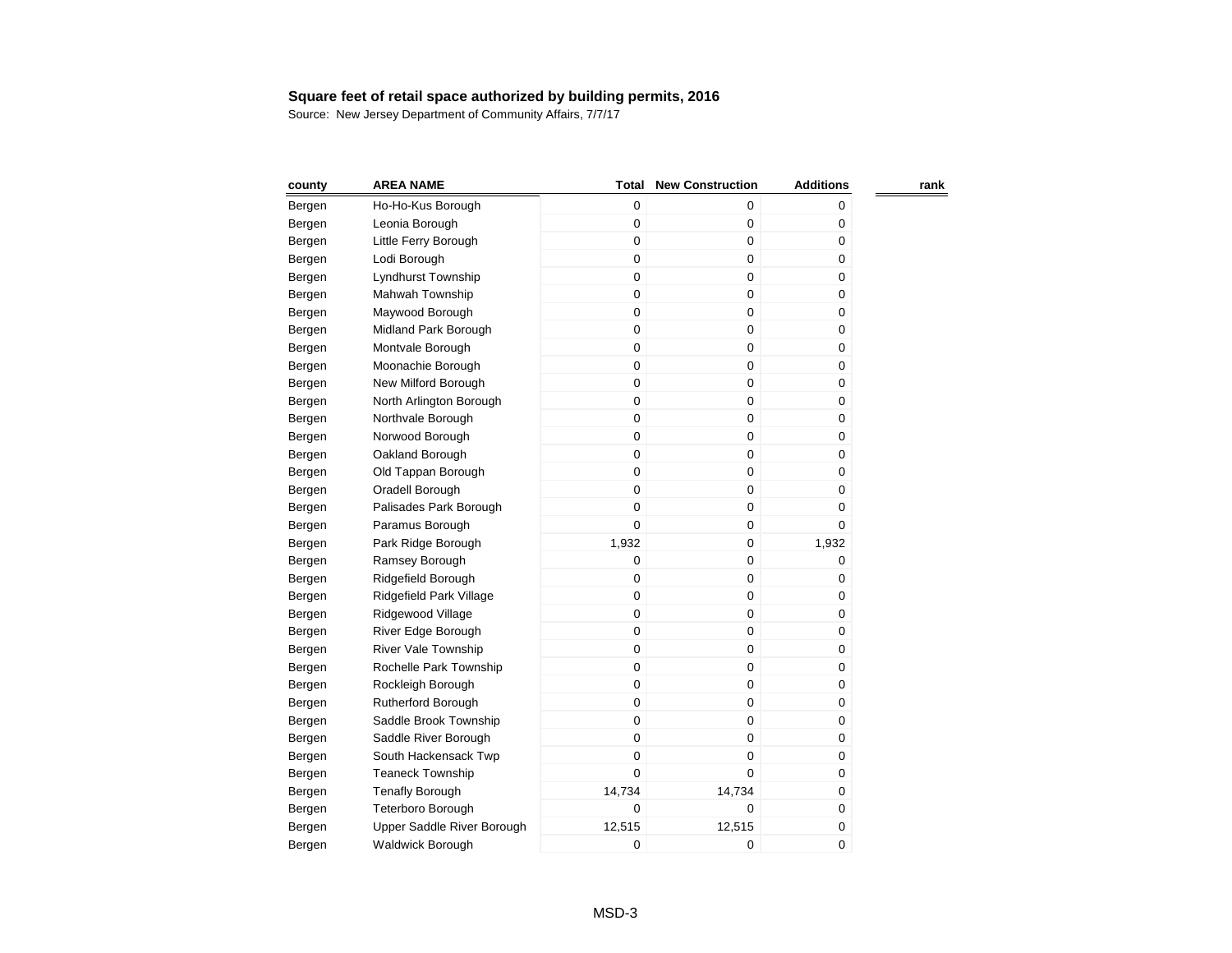| county            | <b>AREA NAME</b>               | Total        | <b>New Construction</b> | <b>Additions</b> | rank |
|-------------------|--------------------------------|--------------|-------------------------|------------------|------|
| Bergen            | <b>Wallington Borough</b>      | $\mathbf 0$  | $\pmb{0}$               | 0                |      |
| Bergen            | <b>Washington Township</b>     | 0            | $\pmb{0}$               | 0                |      |
| Bergen            | Westwood Borough               | 0            | $\pmb{0}$               | 0                |      |
| Bergen            | Woodcliff Lake Borough         | 0            | $\pmb{0}$               | 0                |      |
| Bergen            | Wood-Ridge Borough             | 0            | $\mathbf 0$             | 0                |      |
| Bergen            | <b>Wyckoff Township</b>        | 0            | $\mathbf 0$             | 0                |      |
| Burlington        | <b>Bass River Township</b>     | 0            | $\mathbf 0$             | 0                |      |
| Burlington        | <b>Beverly City</b>            | 0            | $\mathbf 0$             | 0                |      |
| <b>Burlington</b> | <b>Bordentown City</b>         | 0            | $\pmb{0}$               | 0                |      |
| <b>Burlington</b> | Bordentown Township            | 0            | $\mathbf 0$             | 0                |      |
| <b>Burlington</b> | <b>Burlington City</b>         | 34,588       | 34,588                  | 0                |      |
| <b>Burlington</b> | <b>Burlington Township</b>     | 445          | $\pmb{0}$               | 445              |      |
| <b>Burlington</b> | <b>Chesterfield Township</b>   | $\mathbf 0$  | $\mathbf 0$             | 0                |      |
| Burlington        | Cinnaminson Township           | 0            | $\mathbf 0$             | 0                |      |
| Burlington        | Delanco Township               | $\mathbf 0$  | $\mathbf 0$             | 0                |      |
| Burlington        | Delran Township                | $\mathbf 0$  | $\mathbf 0$             | 0                |      |
| <b>Burlington</b> | Eastampton Township            | $\mathbf 0$  | $\mathbf 0$             | 0                |      |
| Burlington        | <b>Edgewater Park Township</b> | $\mathbf 0$  | $\mathbf 0$             | 0                |      |
| <b>Burlington</b> | Evesham Township               | $\mathbf 0$  | $\mathbf 0$             | 0                |      |
| <b>Burlington</b> | Fieldsboro Borough             | 34,816       | 34,816                  | 0                |      |
| Burlington        | Florence Township              | 0            | $\mathbf 0$             | 0                |      |
| <b>Burlington</b> | <b>Hainesport Township</b>     | 131          | $\mathbf 0$             | 131              |      |
| <b>Burlington</b> | <b>Lumberton Township</b>      | 0            | $\mathbf 0$             | 0                |      |
| <b>Burlington</b> | Mansfield Township             | 0            | $\mathbf 0$             | 0                |      |
| <b>Burlington</b> | Maple Shade Township           | 22,556       | 22,556                  | 0                |      |
| <b>Burlington</b> | <b>Medford Township</b>        | 0            | $\mathbf 0$             | 0                |      |
| Burlington        | Medford Lakes Borough          | 0            | $\mathbf 0$             | 0                |      |
| <b>Burlington</b> | Moorestown Township            | $\mathbf 0$  | $\mathbf 0$             | 0                |      |
| <b>Burlington</b> | Mount Holly Township           | $\mathbf{1}$ | $\pmb{0}$               | 1                |      |
| <b>Burlington</b> | Mount Laurel Township          | $\mathbf 0$  | $\pmb{0}$               | 0                |      |
| Burlington        | New Hanover Township           | 0            | $\pmb{0}$               | 0                |      |
| Burlington        | North Hanover Township         | $\mathbf 0$  | $\mathbf 0$             | 0                |      |
| Burlington        | Palmyra Borough                | $\mathbf 0$  | $\mathbf 0$             | 0                |      |
| <b>Burlington</b> | Pemberton Borough              | 0            | $\pmb{0}$               | 0                |      |
| <b>Burlington</b> | Pemberton Township             | 0            | $\boldsymbol{0}$        | 0                |      |
| Burlington        | Riverside Township             | 0            | $\boldsymbol{0}$        | 0                |      |
| <b>Burlington</b> | <b>Riverton Borough</b>        | 0            | $\mathbf 0$             | 0                |      |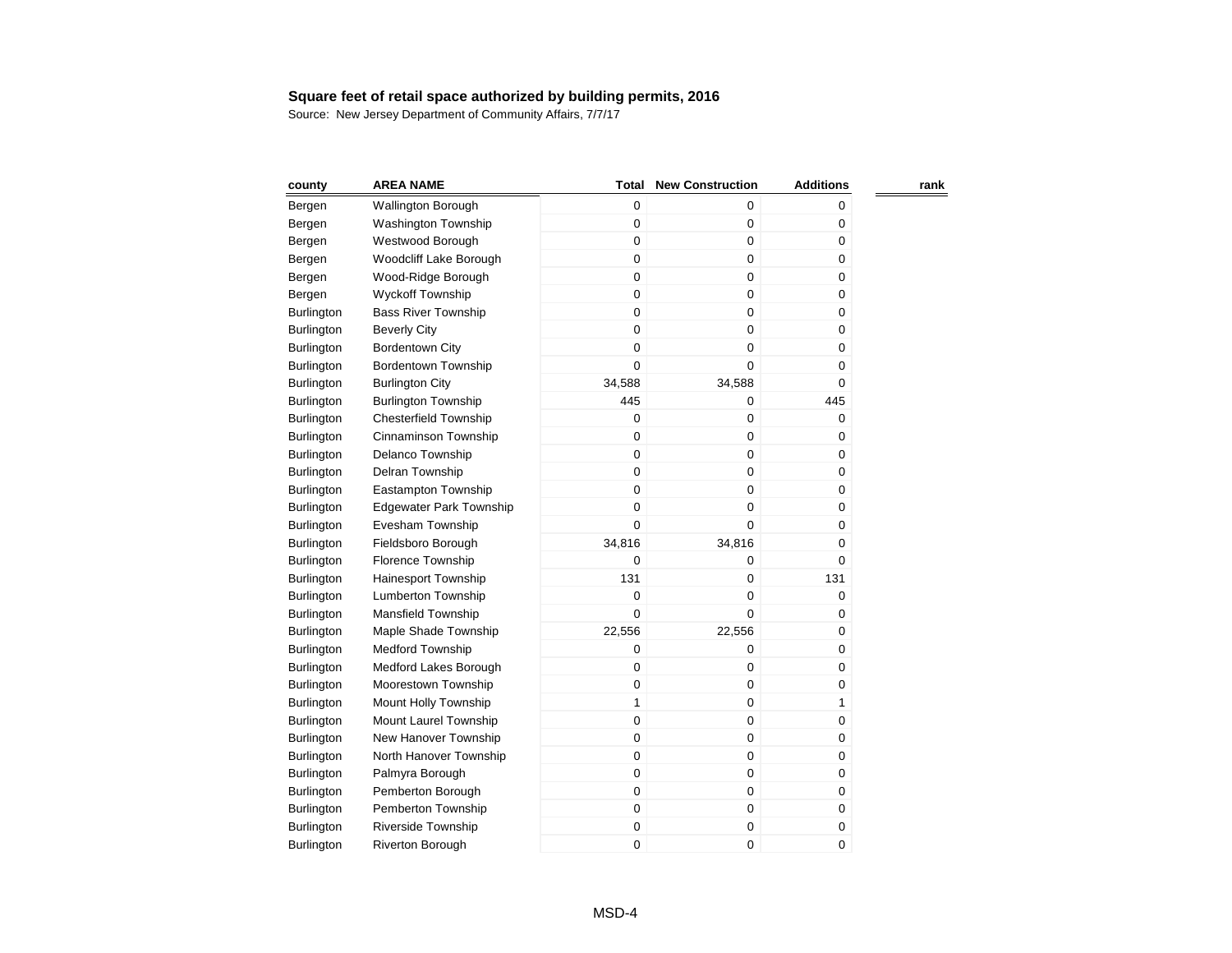| county            | <b>AREA NAME</b>           | Total       | <b>New Construction</b> | <b>Additions</b> | rank |
|-------------------|----------------------------|-------------|-------------------------|------------------|------|
| Burlington        | Shamong Township           | 0           | 0                       | 0                |      |
| <b>Burlington</b> | Southampton Township       | 0           | 0                       | 0                |      |
| Burlington        | Springfield Township       | 0           | 0                       | $\pmb{0}$        |      |
| Burlington        | <b>Tabernacle Township</b> | $\mathbf 0$ | $\mathbf 0$             | 0                |      |
| Burlington        | <b>Washington Township</b> | $\mathbf 0$ | 0                       | 0                |      |
| <b>Burlington</b> | Westampton Township        | $\mathbf 0$ | 0                       | 0                |      |
| Burlington        | Willingboro Township       | $\mathbf 0$ | $\mathbf 0$             | $\mathbf 0$      |      |
| Burlington        | <b>Woodland Township</b>   | $\mathbf 0$ | 0                       | $\mathbf 0$      |      |
| Burlington        | Wrightstown Borough        | 0           | 0                       | 0                |      |
| Camden            | Audubon Borough            | $\mathbf 0$ | 0                       | $\pmb{0}$        |      |
| Camden            | Audubon Park Borough       | $\mathbf 0$ | $\mathbf 0$             | 0                |      |
| Camden            | <b>Barrington Borough</b>  | $\mathbf 0$ | 0                       | 0                |      |
| Camden            | Bellmawr Borough           | $\mathbf 0$ | 0                       | $\pmb{0}$        |      |
| Camden            | Berlin Borough             | 0           | $\mathbf 0$             | 0                |      |
| Camden            | <b>Berlin Township</b>     | 0           | $\mathbf 0$             | 0                |      |
| Camden            | Brooklawn Borough          | 20,452      | 20,452                  | 0                |      |
| Camden            | Camden City                | 0           | $\boldsymbol{0}$        | 0                |      |
| Camden            | Cherry Hill Township       | 0           | 0                       | 0                |      |
| Camden            | <b>Chesilhurst Borough</b> | 33,829      | 17,025                  | 16,804           |      |
| Camden            | Clementon Borough          | 0           | 0                       | 0                |      |
| Camden            | Collingswood Borough       | 0           | $\mathbf 0$             | 0                |      |
| Camden            | Gibbsboro Borough          | 0           | $\mathbf 0$             | 0                |      |
| Camden            | Gloucester City            | 0           | 0                       | 0                |      |
| Camden            | <b>Gloucester Township</b> | $\mathbf 0$ | $\mathbf 0$             | 0                |      |
| Camden            | <b>Haddon Township</b>     | 0           | 0                       | 0                |      |
| Camden            | Haddonfield Borough        | 0           | 0                       | 0                |      |
| Camden            | Haddon Heights Borough     | $\mathbf 0$ | 0                       | 0                |      |
| Camden            | Hi-nella Borough           | 0           | $\mathbf 0$             | 0                |      |
| Camden            | Laurel Springs Borough     | 0           | 0                       | 0                |      |
| Camden            | Lawnside Borough           | 0           | 0                       | 0                |      |
| Camden            | Lindenwold Borough         | $\mathbf 0$ | 0                       | 0                |      |
| Camden            | Magnolia Borough           | 5,585       | 5,585                   | 0                |      |
| Camden            | Merchantville Borough      | 0           | 0                       | 0                |      |
| Camden            | Mount Ephraim Borough      | 0           | 0                       | 0                |      |
| Camden            | Oaklyn Borough             | 0           | 0                       | 0                |      |
| Camden            | Pennsauken Township        | 0           | 0                       | $\pmb{0}$        |      |
| Camden            | Pine Hill Borough          | 0           | 0                       | 0                |      |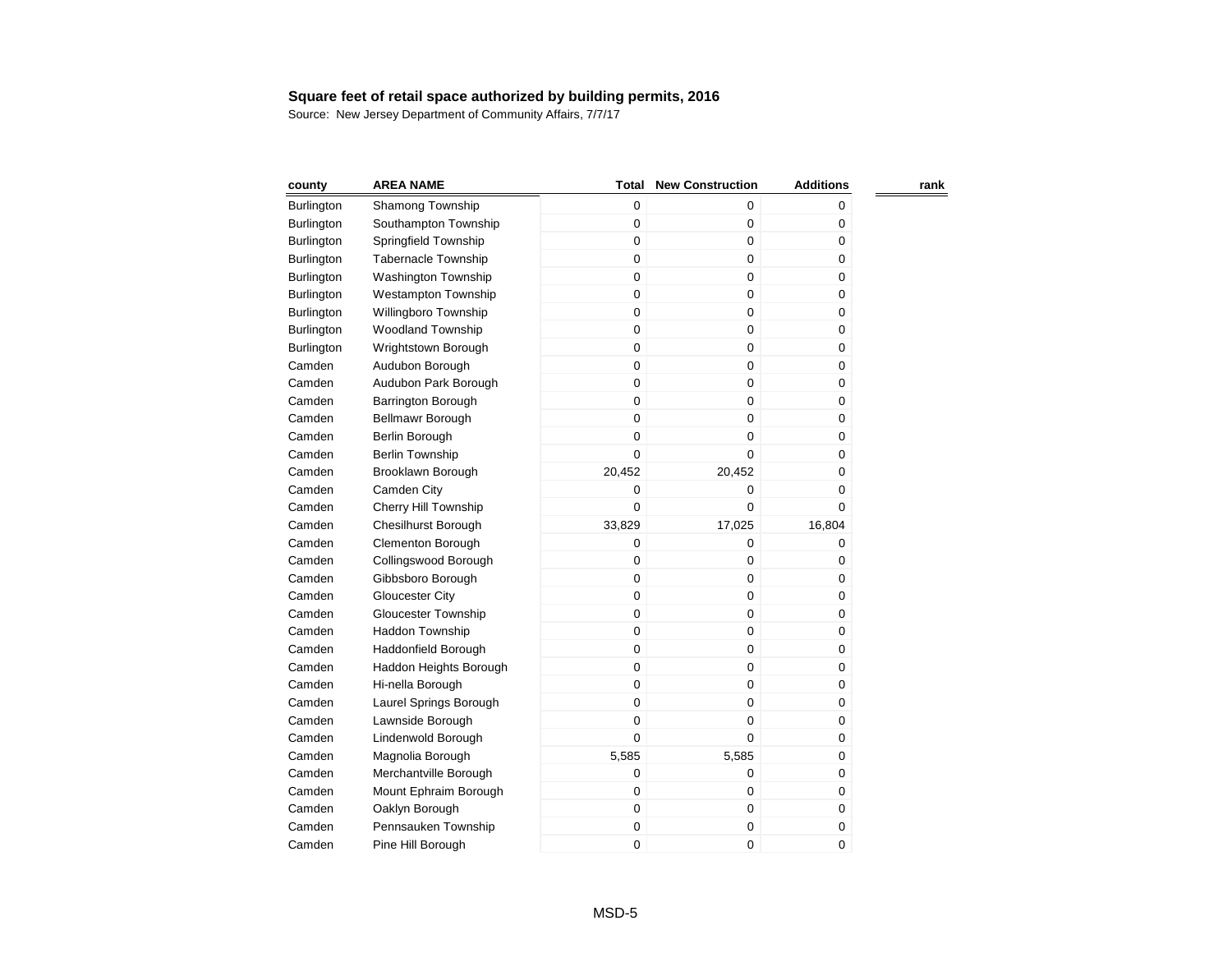| county     | <b>AREA NAME</b>           | Total            | <b>New Construction</b> | <b>Additions</b> | rank |
|------------|----------------------------|------------------|-------------------------|------------------|------|
| Camden     | Pine Valley Borough        | $\mathbf 0$      | $\mathbf 0$             | 0                |      |
| Camden     | Runnemede Borough          | 0                | $\pmb{0}$               | 0                |      |
| Camden     | Somerdale Borough          | 0                | $\mathbf 0$             | 0                |      |
| Camden     | <b>Stratford Borough</b>   | 5,051            | 5,051                   | 0                |      |
| Camden     | <b>Tavistock Borough</b>   | 0                | $\mathbf 0$             | 0                |      |
| Camden     | Voorhees Township          | 0                | $\mathbf 0$             | 0                |      |
| Camden     | <b>Waterford Township</b>  | 0                | $\pmb{0}$               | 0                |      |
| Camden     | Winslow Township           | 0                | $\mathbf 0$             | 0                |      |
| Camden     | Woodlynne Borough          | 9,100            | 9,100                   | 0                |      |
| Cape May   | Avalon Borough             | 0                | 0                       | 0                |      |
| Cape May   | Cape May City              | 0                | $\pmb{0}$               | 0                |      |
| Cape May   | Cape May Point Borough     | $\mathsf 0$      | $\mathbf 0$             | 0                |      |
| Cape May   | Dennis Township            | 0                | $\mathbf 0$             | 0                |      |
| Cape May   | Lower Township             | 0                | $\mathbf 0$             | 0                |      |
| Cape May   | Middle Township            | 0                | $\mathbf 0$             | 0                |      |
| Cape May   | North Wildwood City        | 1,700            | 1,700                   | 0                |      |
| Cape May   | Ocean City                 | $\mathbf 0$      | $\mathbf 0$             | 0                |      |
| Cape May   | Sea Isle City              | 0                | $\mathbf 0$             | 0                |      |
| Cape May   | Stone Harbor Borough       | 25,800           | 25,800                  | 0                |      |
| Cape May   | <b>Upper Township</b>      | $\mathbf 0$      | $\mathbf 0$             | 0                |      |
| Cape May   | West Cape May Borough      | 2,400            | $\mathbf 0$             | 2,400            |      |
| Cape May   | West Wildwood Borough      | 0                | $\mathbf 0$             | 0                |      |
| Cape May   | <b>Wildwood City</b>       | 0                | $\mathbf 0$             | 0                |      |
| Cape May   | Wildwood Crest Borough     | 140              | 140                     | 0                |      |
| Cape May   | Woodbine Borough           | $\boldsymbol{0}$ | $\mathbf 0$             | 0                |      |
| Cumberland | <b>Bridgeton City</b>      | 8,323            | 8,323                   | 0                |      |
| Cumberland | <b>Commercial Township</b> | 0                | $\pmb{0}$               | 0                |      |
| Cumberland | Deerfield Township         | 0                | $\mathbf 0$             | 0                |      |
| Cumberland | Downe Township             | $\mathbf 0$      | $\mathbf 0$             | 0                |      |
| Cumberland | <b>Fairfield Township</b>  | 0                | $\mathbf 0$             | 0                |      |
| Cumberland | <b>Greenwich Township</b>  | 0                | $\pmb{0}$               | 0                |      |
| Cumberland | <b>Hopewell Township</b>   | 0                | $\mathbf 0$             | 0                |      |
| Cumberland | Lawrence Township          | $\mathbf 0$      | $\mathbf 0$             | 0                |      |
| Cumberland | Maurice River Township     | $\mathbf 0$      | $\pmb{0}$               | 0                |      |
| Cumberland | Millville City             | $\mathbf 0$      | $\pmb{0}$               | 0                |      |
| Cumberland | Shiloh Borough             | 0                | $\pmb{0}$               | 0                |      |
| Cumberland | <b>Stow Creek Township</b> | 0                | $\mathbf 0$             | 0                |      |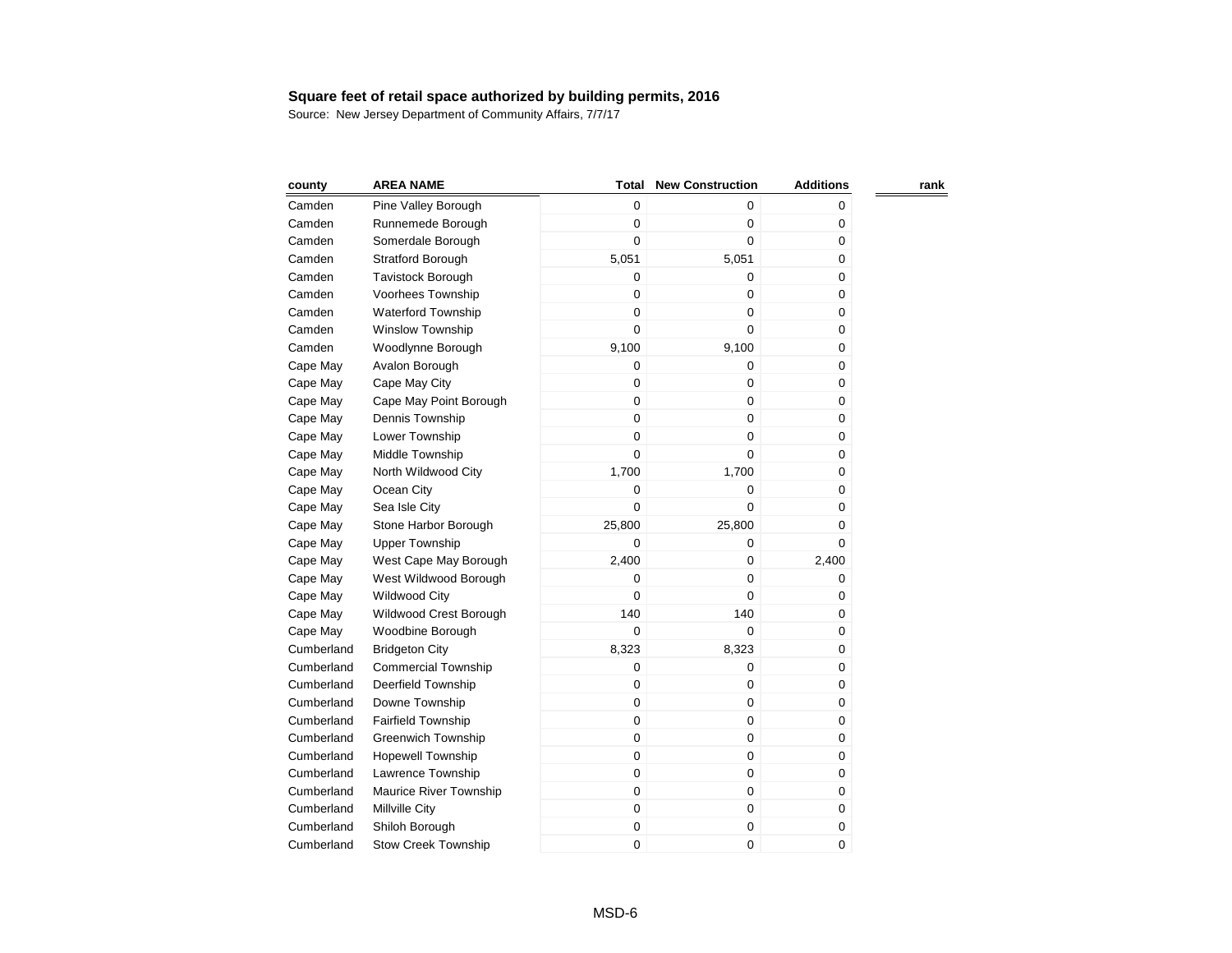| county     | <b>AREA NAME</b>                | <b>Total</b> | <b>New Construction</b> | <b>Additions</b> | rank |
|------------|---------------------------------|--------------|-------------------------|------------------|------|
| Cumberland | <b>Upper Deerfield Township</b> | 0            | 0                       | 0                |      |
| Cumberland | Vineland City                   | 0            | 0                       | 0                |      |
| Essex      | <b>Belleville Township</b>      | 106,008      | 0                       | 106,008          |      |
| Essex      | <b>Bloomfield Township</b>      | 0            | 0                       | 0                |      |
| Essex      | Caldwell Borough                | 0            | 0                       | 0                |      |
| Essex      | Cedar Grove Township            | 0            | 0                       | 0                |      |
| Essex      | East Orange City                | 0            | $\mathbf 0$             | 0                |      |
| Essex      | Essex Fells Borough             | 2,534        | 2,534                   | 0                |      |
| Essex      | <b>Fairfield Township</b>       | 0            | 0                       | 0                |      |
| Essex      | Glen Ridge Borough              | 0            | $\mathbf 0$             | 0                |      |
| Essex      | Irvington Township              | 0            | 0                       | 0                |      |
| Essex      | Livingston Township             | 0            | 0                       | 0                |      |
| Essex      | Maplewood Township              | 41,274       | 41,274                  | 0                |      |
| Essex      | Millburn Township               | 3,668        | 3,668                   | 0                |      |
| Essex      | Montclair Township              | 14,996       | 14,996                  | 0                |      |
| Essex      | <b>Newark City</b>              | 5,934        | 5,934                   | 0                |      |
| Essex      | North Caldwell Borough          | 51,308       | 16,923                  | 34,385           |      |
| Essex      | <b>Nutley Township</b>          | 0            | 0                       | 0                |      |
| Essex      | City of Orange Township         | 0            | 0                       | 0                |      |
| Essex      | Roseland Borough                | 20,160       | 20,160                  | 0                |      |
| Essex      | South Orange Village            | 0            | 0                       | 0                |      |
| Essex      | Verona Township                 | 0            | 0                       | 0                |      |
| Essex      | West Caldwell Township          | 0            | 0                       | 0                |      |
| Essex      | West Orange Township            | 0            | 0                       | 0                |      |
| Gloucester | Clayton Borough                 | 0            | 0                       | 0                |      |
| Gloucester | Deptford Township               | 0            | 0                       | 0                |      |
| Gloucester | East Greenwich Township         | 0            | 0                       | 0                |      |
| Gloucester | <b>Elk Township</b>             | 0            | 0                       | 0                |      |
| Gloucester | Franklin Township               | 0            | 0                       | 0                |      |
| Gloucester | Glassboro Borough               | 0            | $\Omega$                | 0                |      |
| Gloucester | <b>Greenwich Township</b>       | 342,970      | 342,970                 | 0                |      |
| Gloucester | <b>Harrison Township</b>        | 0            | 0                       | 0                |      |
| Gloucester | Logan Township                  | 0            | 0                       | 0                |      |
| Gloucester | Mantua Township                 | $\mathbf 0$  | 0                       | 0                |      |
| Gloucester | Monroe Township                 | 2,800        | 2,800                   | 0                |      |
| Gloucester | National Park Borough           | 0            | 0                       | 0                |      |
| Gloucester | Newfield Borough                | 0            | 0                       | 0                |      |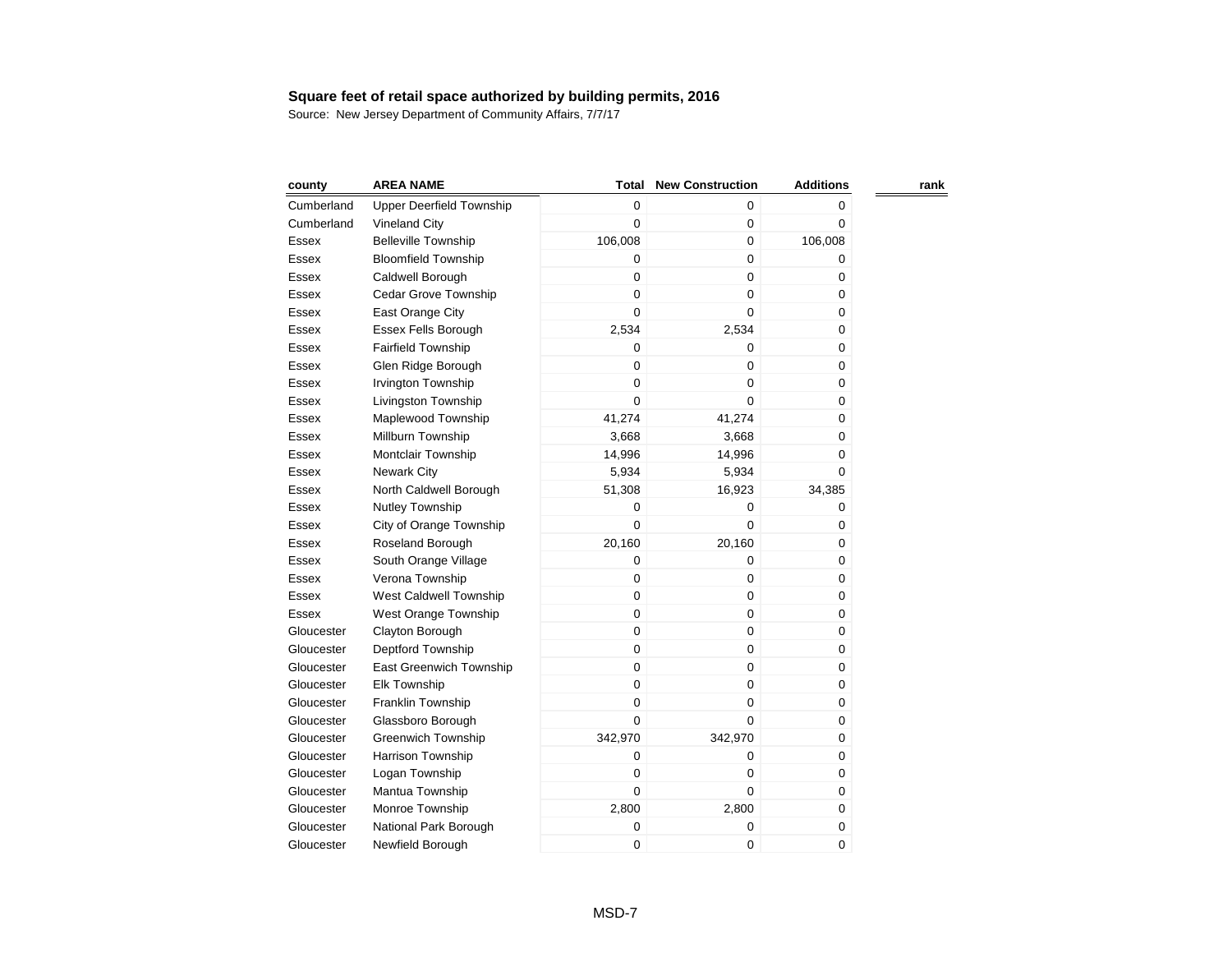| county     | <b>AREA NAME</b>           | Total        | <b>New Construction</b> | <b>Additions</b> | rank |
|------------|----------------------------|--------------|-------------------------|------------------|------|
| Gloucester | Paulsboro Borough          | 0            | 0                       | 0                |      |
| Gloucester | Pitman Borough             | $\mathbf 0$  | $\mathbf 0$             | 0                |      |
| Gloucester | South Harrison Township    | $\mathbf 0$  | $\mathbf 0$             | 0                |      |
| Gloucester | Swedesboro Borough         | $\mathbf 0$  | $\mathbf 0$             | $\pmb{0}$        |      |
| Gloucester | <b>Washington Township</b> | $\mathbf 0$  | $\boldsymbol{0}$        | 0                |      |
| Gloucester | Wenonah Borough            | $\mathbf 0$  | $\mathbf 0$             | 0                |      |
| Gloucester | West Deptford Township     | $\mathbf 0$  | $\boldsymbol{0}$        | 0                |      |
| Gloucester | Westville Borough          | $\pmb{0}$    | $\mathbf 0$             | 0                |      |
| Gloucester | <b>Woodbury City</b>       | $\mathbf 0$  | $\mathbf 0$             | 0                |      |
| Gloucester | Woodbury Heights Borough   | $\mathbf 0$  | $\mathbf 0$             | 0                |      |
| Gloucester | <b>Woolwich Township</b>   | $\mathbf 0$  | $\boldsymbol{0}$        | 0                |      |
| Hudson     | <b>Bayonne City</b>        | $\pmb{0}$    | $\mathbf 0$             | 0                |      |
| Hudson     | East Newark Borough        | $\mathbf 0$  | $\mathbf 0$             | $\mathbf 0$      |      |
| Hudson     | <b>Guttenberg Town</b>     | $\mathbf 0$  | $\mathbf 0$             | 0                |      |
| Hudson     | <b>Harrison Town</b>       | $\mathbf 0$  | $\mathbf 0$             | 0                |      |
| Hudson     | Hoboken City               | $\mathbf 0$  | $\mathbf 0$             | 0                |      |
| Hudson     | Jersey City                | $\mathbf 0$  | $\mathbf 0$             | $\mathbf 0$      |      |
| Hudson     | Kearny Town                | 19,600       | 19,600                  | 0                |      |
| Hudson     | North Bergen Township      | $\mathbf 0$  | $\pmb{0}$               | 0                |      |
| Hudson     | Secaucus Town              | $\mathbf 0$  | $\mathbf 0$             | 0                |      |
| Hudson     | <b>Union City</b>          | 1,784        | $\mathbf 0$             | 1,784            |      |
| Hudson     | Weehawken Township         | $\mathbf 0$  | $\mathbf 0$             | 0                |      |
| Hudson     | West New York Town         | $\mathbf 0$  | $\pmb{0}$               | 0                |      |
| Hunterdon  | Alexandria Township        | $\mathbf 0$  | $\mathbf 0$             | 0                |      |
| Hunterdon  | <b>Bethlehem Township</b>  | $\mathbf 0$  | $\mathbf 0$             | 0                |      |
| Hunterdon  | <b>Bloomsbury Borough</b>  | $\mathbf{1}$ | 1                       | 0                |      |
| Hunterdon  | Califon Borough            | $\mathbf 0$  | $\pmb{0}$               | 0                |      |
| Hunterdon  | <b>Clinton Town</b>        | $\mathbf 0$  | $\pmb{0}$               | 0                |      |
| Hunterdon  | <b>Clinton Township</b>    | $\mathbf 0$  | 0                       | 0                |      |
| Hunterdon  | Delaware Township          | $\mathbf 0$  | $\mathbf 0$             | 0                |      |
| Hunterdon  | East Amwell Township       | $\mathbf 0$  | $\pmb{0}$               | 0                |      |
| Hunterdon  | Flemington Borough         | $\mathbf 0$  | $\pmb{0}$               | 0                |      |
| Hunterdon  | Franklin Township          | $\mathbf 0$  | $\mathbf 0$             | 0                |      |
| Hunterdon  | Frenchtown Borough         | $\mathbf 0$  | $\mathbf 0$             | 0                |      |
| Hunterdon  | Glen Gardner Borough       | $\mathbf 0$  | $\boldsymbol{0}$        | 0                |      |
| Hunterdon  | Hampton Borough            | $\mathbf 0$  | $\boldsymbol{0}$        | $\pmb{0}$        |      |
| Hunterdon  | High Bridge Borough        | $\mathbf 0$  | 0                       | 0                |      |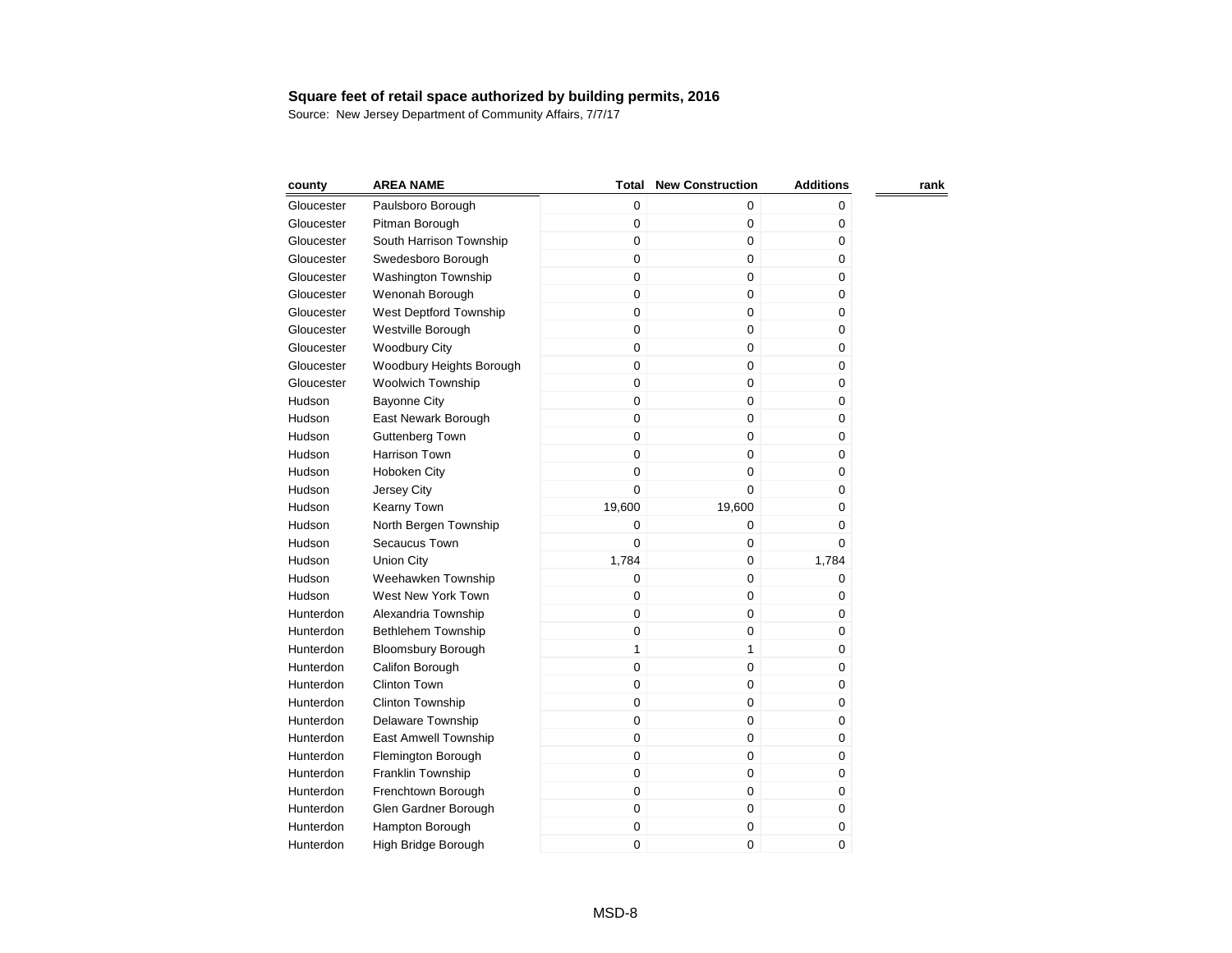| county    | <b>AREA NAME</b>             | <b>Total</b>         | <b>New Construction</b> | <b>Additions</b> | rank |
|-----------|------------------------------|----------------------|-------------------------|------------------|------|
| Hunterdon | <b>Holland Township</b>      | $\mathbf 0$          | 0                       | 0                |      |
| Hunterdon | Kingwood Township            | 0                    | $\mathbf 0$             | 0                |      |
| Hunterdon | Lambertville City            | 0                    | 0                       | 0                |      |
| Hunterdon | Lebanon Borough              | 0                    | 0                       | 0                |      |
| Hunterdon | Lebanon Township             | $\mathbf 0$          | 0                       | 0                |      |
| Hunterdon | Milford Borough              | 0                    | 0                       | $\pmb{0}$        |      |
| Hunterdon | Raritan Township             | 0                    | $\Omega$                | 0                |      |
| Hunterdon | <b>Readington Township</b>   | 128,243              | 128,243                 | 0                |      |
| Hunterdon | Stockton Borough             | 1                    | 1                       | 0                |      |
| Hunterdon | <b>Tewksbury Township</b>    | 0                    | 0                       | 0                |      |
| Hunterdon | Union Township               | $\boldsymbol{0}$     | 0                       | 0                |      |
| Hunterdon | West Amwell Township         | 0                    | 0                       | 0                |      |
| Mercer    | East Windsor Township        | 0                    | $\mathbf 0$             | $\mathbf 0$      |      |
| Mercer    | Ewing Township               | 0                    | $\mathbf 0$             | $\mathbf 0$      |      |
| Mercer    | Hamilton Township            | 42,443               | 22,115                  | 20,328           |      |
| Mercer    | <b>Hightstown Borough</b>    | 12,420               | 12,031                  | 389              |      |
| Mercer    | Hopewell Borough             | 0                    | 0                       | 0                |      |
| Mercer    | Hopewell Township            | 321                  | $\pmb{0}$               | 321              |      |
| Mercer    | Lawrence Township            | $\mathbf 0$          | $\mathbf 0$             | 0                |      |
| Mercer    | Pennington Borough           | 515                  | 515                     | 0                |      |
| Mercer    | Princeton Borough            | 0                    | $\mathbf 0$             | 0                |      |
| Mercer    | Princeton Township           | See Princeton (1114) |                         |                  |      |
| Mercer    | <b>Trenton City</b>          | 0                    | $\mathbf 0$             | 0                |      |
| Mercer    | Robbinsville Township        | 0                    | 0                       | 0                |      |
| Mercer    | West Windsor Township        | $\mathbf 0$          | 0                       | 0                |      |
| Middlesex | Carteret Borough             | $\mathbf 0$          | $\mathbf 0$             | 0                |      |
| Middlesex | Cranbury Township            | 0                    | $\mathbf 0$             | 0                |      |
| Middlesex | Dunellen Borough             | 0                    | $\mathbf 0$             | 0                |      |
| Middlesex | East Brunswick Township      | 0                    | $\mathbf 0$             | 0                |      |
| Middlesex | Edison Township              | $\mathbf 0$          | 0                       | 0                |      |
| Middlesex | Helmetta Borough             | 23,590               | 23,590                  | 0                |      |
| Middlesex | <b>Highland Park Borough</b> | 0                    | $\mathbf 0$             | 0                |      |
| Middlesex | Jamesburg Borough            | 0                    | $\mathbf 0$             | 0                |      |
| Middlesex | Old Bridge Township          | 0                    | $\mathbf 0$             | 0                |      |
| Middlesex | Metuchen Borough             | 342                  | $\mathbf 0$             | 342              |      |
| Middlesex | Middlesex Borough            | 46,595               | 46,595                  | 0                |      |
| Middlesex | Milltown Borough             | 0                    | $\mathbf 0$             | 0                |      |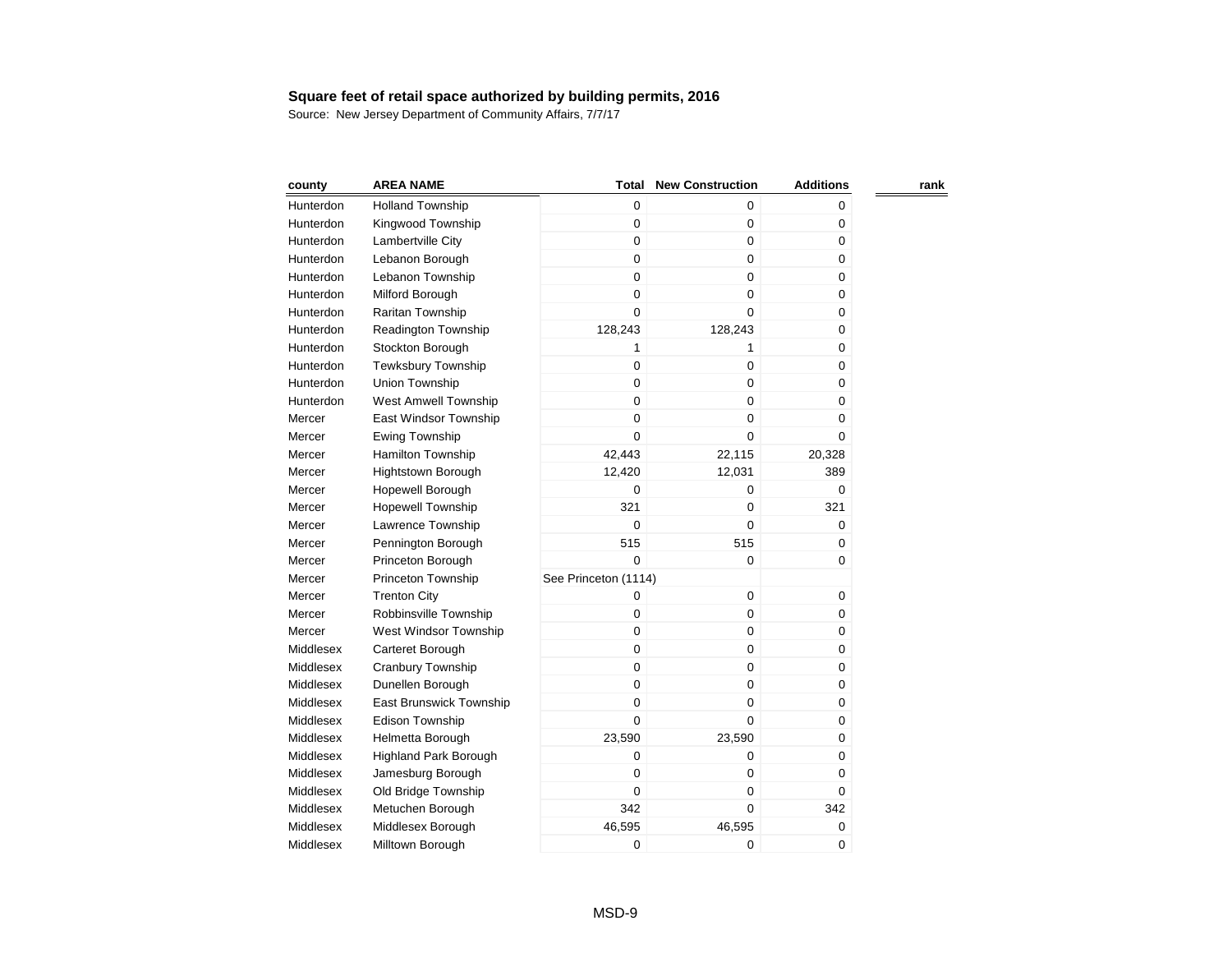| county    | <b>AREA NAME</b>             | <b>Total</b> | <b>New Construction</b> | <b>Additions</b> | rank |
|-----------|------------------------------|--------------|-------------------------|------------------|------|
| Middlesex | Monroe Township              | 0            | $\Omega$                | 0                |      |
| Middlesex | New Brunswick City           | 0            | $\mathbf 0$             | 0                |      |
| Middlesex | North Brunswick Township     | 0            | $\mathbf 0$             | 0                |      |
| Middlesex | Perth Amboy City             | 92,694       | 72,927                  | 19,767           |      |
| Middlesex | Piscataway Township          | 0            | $\mathbf 0$             | 0                |      |
| Middlesex | Plainsboro Township          | 0            | $\mathbf 0$             | 0                |      |
| Middlesex | Sayreville Borough           | 0            | $\mathbf 0$             | 0                |      |
| Middlesex | South Amboy City             | 0            | $\pmb{0}$               | 0                |      |
| Middlesex | South Brunswick Township     | 0            | $\mathbf 0$             | 0                |      |
| Middlesex | South Plainfield Borough     | $\mathbf 0$  | $\mathbf 0$             | 0                |      |
| Middlesex | South River Borough          | 31,971       | $\mathbf 0$             | 31,971           |      |
| Middlesex | Spotswood Borough            | 0            | $\mathbf 0$             | 0                |      |
| Middlesex | Woodbridge Township          | 0            | $\boldsymbol{0}$        | 0                |      |
| Monmouth  | Allenhurst Borough           | 0            | $\pmb{0}$               | 0                |      |
| Monmouth  | Allentown Borough            | $\mathbf 0$  | $\mathbf 0$             | 0                |      |
| Monmouth  | <b>Asbury Park City</b>      | 0            | $\mathbf 0$             | 0                |      |
| Monmouth  | Atlantic Highlands Borough   | 0            | $\boldsymbol{0}$        | 0                |      |
| Monmouth  | Avon-by-the-Sea Borough      | 0            | $\pmb{0}$               | 0                |      |
| Monmouth  | Belmar Borough               | 0            | 0                       | 0                |      |
| Monmouth  | <b>Bradley Beach Borough</b> | 0            | $\mathbf 0$             | 0                |      |
| Monmouth  | <b>Brielle Borough</b>       | 0            | $\mathbf 0$             | 0                |      |
| Monmouth  | <b>Colts Neck Township</b>   | 0            | $\pmb{0}$               | 0                |      |
| Monmouth  | Deal Borough                 | 0            | 0                       | 0                |      |
| Monmouth  | Eatontown Borough            | 0            | $\mathbf 0$             | 0                |      |
| Monmouth  | Englishtown Borough          | 0            | $\mathbf 0$             | 0                |      |
| Monmouth  | Fair Haven Borough           | 0            | $\mathbf 0$             | 0                |      |
| Monmouth  | Farmingdale Borough          | 0            | $\mathbf 0$             | 0                |      |
| Monmouth  | Freehold Borough             | 0            | 0                       | 0                |      |
| Monmouth  | Freehold Township            | 0            | $\mathbf 0$             | 0                |      |
| Monmouth  | <b>Highlands Borough</b>     | 0            | $\mathbf 0$             | 0                |      |
| Monmouth  | <b>Holmdel Township</b>      | 0            | $\pmb{0}$               | 0                |      |
| Monmouth  | Howell Township              | 0            | 0                       | 0                |      |
| Monmouth  | Interlaken Borough           | 6,890        | 6,890                   | 0                |      |
| Monmouth  | Keansburg Borough            | 0            | $\mathbf 0$             | 0                |      |
| Monmouth  | Keyport Borough              | 0            | $\mathbf 0$             | 0                |      |
| Monmouth  | Little Silver Borough        | 3,600        | 3,600                   | 0                |      |
| Monmouth  | Loch Arbour Village          | 0            | $\mathbf 0$             | 0                |      |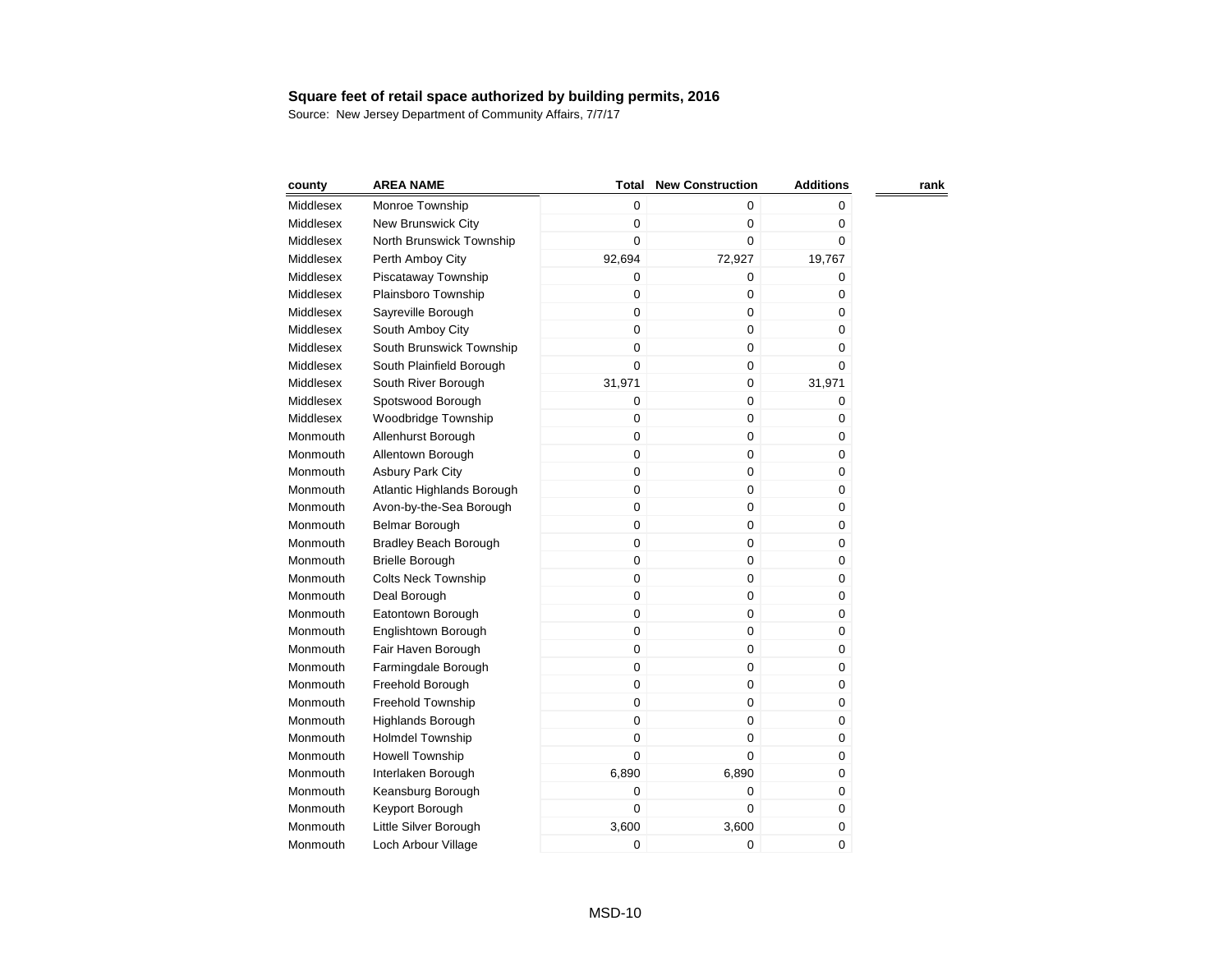| county        | <b>AREA NAME</b>            | Total       | <b>New Construction</b> | <b>Additions</b> | rank |
|---------------|-----------------------------|-------------|-------------------------|------------------|------|
| Monmouth      | Long Branch City            | $\mathbf 0$ | 0                       | $\Omega$         |      |
| Monmouth      | Manalapan Township          | 168         | $\mathbf 0$             | 168              |      |
| Monmouth      | Manasquan Borough           | $\mathbf 0$ | $\boldsymbol{0}$        | 0                |      |
| Monmouth      | Marlboro Township           | 0           | $\pmb{0}$               | $\boldsymbol{0}$ |      |
| Monmouth      | Matawan Borough             | 9,664       | $\mathbf 0$             | 9,664            |      |
| Monmouth      | Aberdeen Township           | $\mathbf 0$ | 0                       | 0                |      |
| Monmouth      | Middletown Township         | $\mathbf 0$ | $\mathbf 0$             | 0                |      |
| Monmouth      | Millstone Township          | $\mathbf 0$ | $\mathbf 0$             | 0                |      |
| Monmouth      | Monmouth Beach Borough      | $\mathbf 0$ | $\mathbf 0$             | 0                |      |
| Monmouth      | Neptune Township            | $\mathbf 0$ | $\mathbf 0$             | 0                |      |
| Monmouth      | Neptune City Borough        | $\mathbf 0$ | $\mathbf 0$             | 0                |      |
| Monmouth      | <b>Tinton Falls Borough</b> | 3           | $\pmb{0}$               | 3                |      |
| Monmouth      | Ocean Township              | $\mathbf 0$ | $\mathbf 0$             | 0                |      |
| Monmouth      | Oceanport Borough           | $\mathbf 0$ | $\pmb{0}$               | $\pmb{0}$        |      |
| Monmouth      | <b>Hazlet Township</b>      | $\mathbf 0$ | $\mathbf 0$             | $\mathbf 0$      |      |
| Monmouth      | Red Bank Borough            | $\mathbf 0$ | $\pmb{0}$               | 0                |      |
| Monmouth      | Roosevelt Borough           | $\mathbf 0$ | $\boldsymbol{0}$        | 0                |      |
| Monmouth      | Rumson Borough              | $\mathbf 0$ | $\pmb{0}$               | $\pmb{0}$        |      |
| Monmouth      | Sea Bright Borough          | $\mathbf 0$ | $\mathbf 0$             | 0                |      |
| Monmouth      | Sea Girt Borough            | $\mathbf 0$ | $\mathbf 0$             | 0                |      |
| Monmouth      | Shrewsbury Borough          | $\mathbf 0$ | $\boldsymbol{0}$        | 0                |      |
| Monmouth      | Shrewsbury Township         | $\mathbf 0$ | $\boldsymbol{0}$        | 0                |      |
| Monmouth      | Lake Como Borough           | $\mathbf 0$ | $\mathbf 0$             | $\pmb{0}$        |      |
| Monmouth      | Spring Lake Borough         | $\mathbf 0$ | $\mathbf 0$             | 0                |      |
| Monmouth      | Spring Lake Heights Boro    | 8,991       | 8,990                   | 1                |      |
| Monmouth      | Union Beach Borough         | $\mathbf 0$ | $\mathbf 0$             | 0                |      |
| Monmouth      | Upper Freehold Township     | 0           | $\mathbf 0$             | 0                |      |
| Monmouth      | Wall Township               | $\mathbf 0$ | 0                       | 0                |      |
| Monmouth      | West Long Branch Borough    | 6,889       | 6,889                   | 0                |      |
| <b>Morris</b> | <b>Boonton Town</b>         | 109,582     | 109,582                 | 0                |      |
| Morris        | <b>Boonton Township</b>     | $\mathbf 0$ | $\pmb{0}$               | 0                |      |
| <b>Morris</b> | <b>Butler Borough</b>       | $\mathbf 0$ | 0                       | 0                |      |
| <b>Morris</b> | Chatham Borough             | $\mathbf 0$ | $\mathbf 0$             | 0                |      |
| Morris        | Chatham Township            | $\mathbf 0$ | $\mathbf 0$             | 0                |      |
| Morris        | Chester Borough             | $\mathbf 0$ | $\pmb{0}$               | 0                |      |
| <b>Morris</b> | <b>Chester Township</b>     | 0           | 0                       | $\pmb{0}$        |      |
| Morris        | Denville Township           | 1,936       | 1,936                   | 0                |      |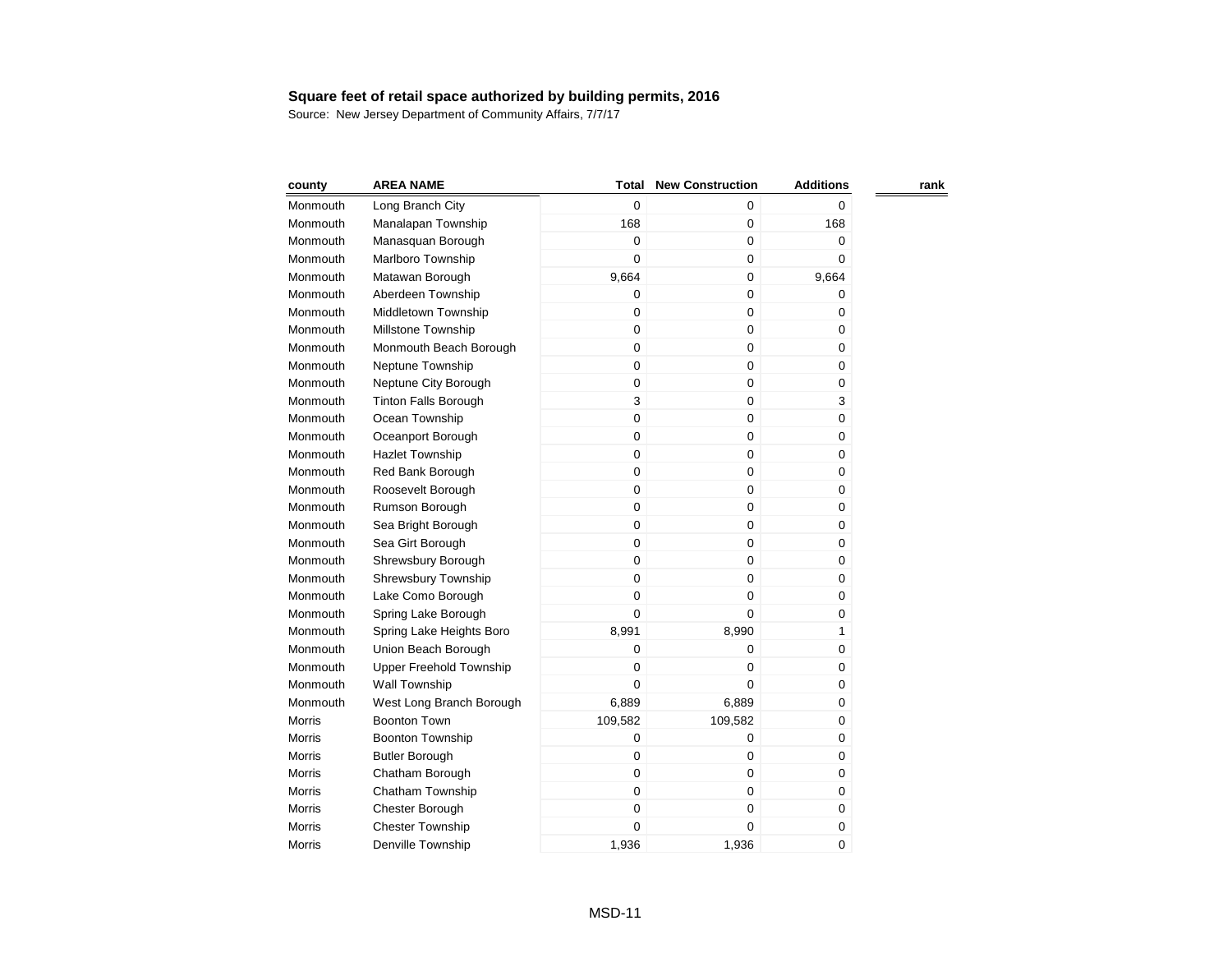| county        | <b>AREA NAME</b>          | <b>Total</b> | <b>New Construction</b> | <b>Additions</b> | rank |
|---------------|---------------------------|--------------|-------------------------|------------------|------|
| Morris        | Dover Town                | 0            | 0                       | 0                |      |
| Morris        | East Hanover Township     | $\mathbf 0$  | 0                       | 0                |      |
| Morris        | Florham Park Borough      | $\mathbf 0$  | $\boldsymbol{0}$        | 0                |      |
| Morris        | Hanover Township          | 0            | 0                       | 0                |      |
| Morris        | <b>Harding Township</b>   | 148,912      | 148,912                 | 0                |      |
| Morris        | Jefferson Township        | $\mathbf 0$  | 0                       | 0                |      |
| <b>Morris</b> | Kinnelon Borough          | $\mathbf 0$  | 0                       | 0                |      |
| <b>Morris</b> | Lincoln Park Borough      | $\pmb{0}$    | 0                       | $\pmb{0}$        |      |
| Morris        | Madison Borough           | $\mathbf 0$  | $\mathbf 0$             | $\mathbf 0$      |      |
| Morris        | Mendham Borough           | $\mathbf 0$  | 0                       | 0                |      |
| Morris        | Mendham Township          | $\mathbf 0$  | 0                       | 0                |      |
| Morris        | Mine Hill Township        | $\mathbf 0$  | 0                       | $\pmb{0}$        |      |
| Morris        | Montville Township        | $\mathbf 0$  | $\mathbf 0$             | $\mathbf 0$      |      |
| Morris        | Morris Township           | 4            | 4                       | 0                |      |
| Morris        | Morris Plains Borough     | 0            | $\boldsymbol{0}$        | 0                |      |
| <b>Morris</b> | Morristown Town           | 0            | $\pmb{0}$               | $\mathbf 0$      |      |
| <b>Morris</b> | Mountain Lakes Borough    | 0            | $\mathbf 0$             | $\mathbf 0$      |      |
| <b>Morris</b> | Mount Arlington Borough   | 0            | $\mathbf 0$             | 0                |      |
| Morris        | Mount Olive Township      | 0            | $\mathbf 0$             | 0                |      |
| <b>Morris</b> | Netcong Borough           | 0            | $\pmb{0}$               | $\mathbf 0$      |      |
| <b>Morris</b> | Parsippany-Troy Hills Twp | 0            | $\mathbf 0$             | 0                |      |
| <b>Morris</b> | Long Hill Township        | 13,085       | 13,085                  | 0                |      |
| Morris        | Pequannock Township       | 0            | 0                       | 0                |      |
| Morris        | Randolph Township         | 0            | 0                       | 0                |      |
| Morris        | Riverdale Borough         | 0            | $\pmb{0}$               | 0                |      |
| <b>Morris</b> | Rockaway Borough          | 0            | 0                       | 0                |      |
| Morris        | Rockaway Township         | $\mathbf 0$  | 0                       | 0                |      |
| Morris        | Roxbury Township          | 12,051       | 12,051                  | 0                |      |
| Morris        | Victory Gardens Borough   | 6,840        | 6,840                   | 0                |      |
| <b>Morris</b> | Washington Township       | $\mathbf 0$  | 0                       | 0                |      |
| Morris        | Wharton Borough           | $\mathbf 0$  | 0                       | 0                |      |
| Ocean         | Barnegat Light Borough    | $\mathbf 0$  | 0                       | 0                |      |
| Ocean         | Bay Head Borough          | 0            | 0                       | 0                |      |
| Ocean         | Beach Haven Borough       | $\mathbf 0$  | $\mathbf 0$             | 0                |      |
| Ocean         | Beachwood Borough         | $\mathbf 0$  | 0                       | 0                |      |
| Ocean         | <b>Berkeley Township</b>  | 6,523        | 6,523                   | 0                |      |
| Ocean         | <b>Brick Township</b>     | 0            | 0                       | 0                |      |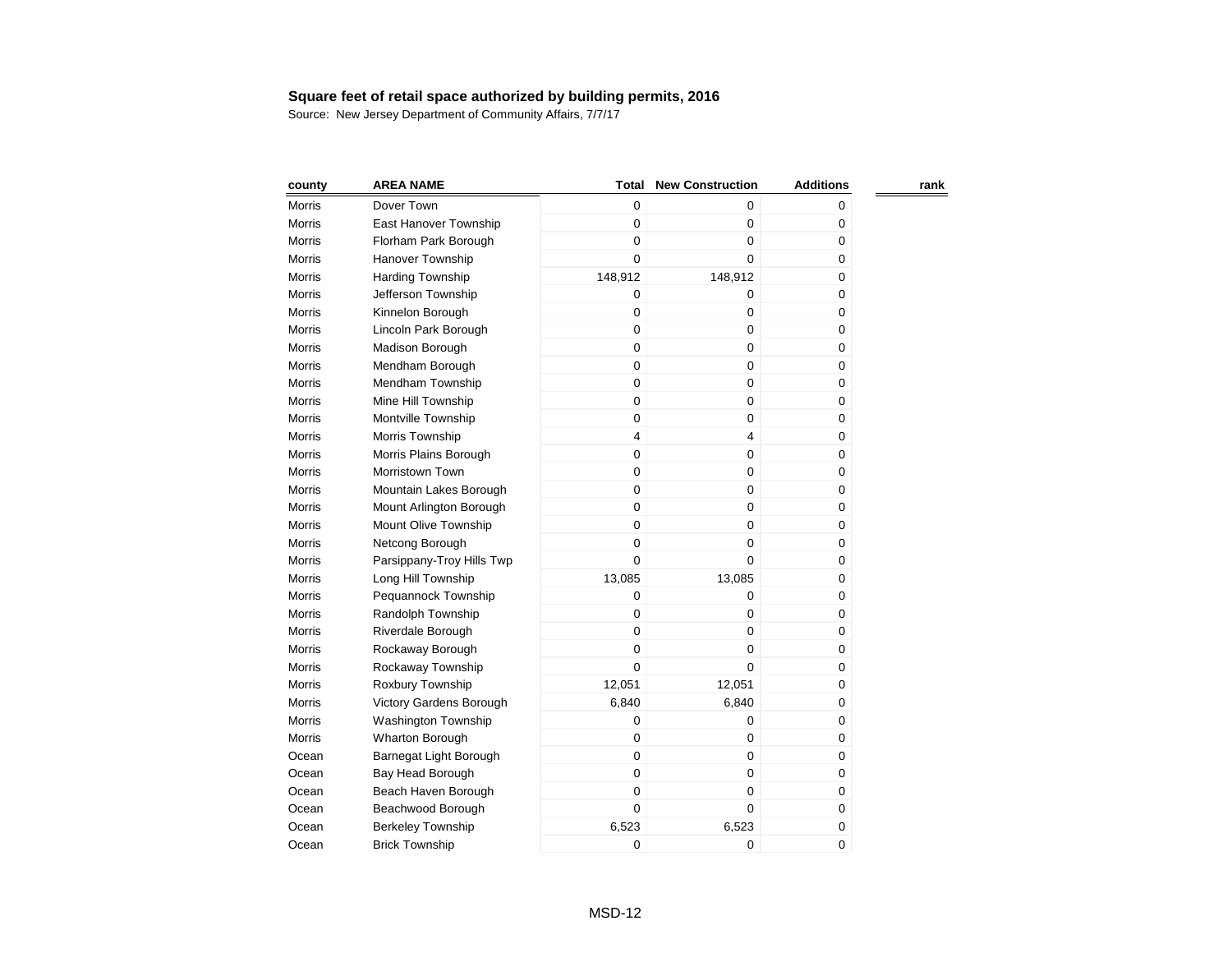| county  | <b>AREA NAME</b>             | Total          | <b>New Construction</b> | <b>Additions</b> | rank |
|---------|------------------------------|----------------|-------------------------|------------------|------|
| Ocean   | <b>Toms River Township</b>   | 8,772          | 8,772                   | 0                |      |
| Ocean   | Eagleswood Township          | 13,085         | 13,085                  | 0                |      |
| Ocean   | Harvey Cedars Borough        | $\mathbf 0$    | 0                       | 0                |      |
| Ocean   | Island Heights Borough       | $\overline{0}$ | 0                       | 0                |      |
| Ocean   | Jackson Township             | 0              | $\Omega$                | 0                |      |
| Ocean   | Lacey Township               | 4,989          | 4,989                   | 0                |      |
| Ocean   | Lakehurst Borough            | 0              | 0                       | 0                |      |
| Ocean   | Lakewood Township            | $\overline{0}$ | $\mathbf 0$             | 0                |      |
| Ocean   | Lavallette Borough           | 155,777        | 155,777                 | 0                |      |
| Ocean   | Little Egg Harbor Township   | 0              | 0                       | 0                |      |
| Ocean   | Long Beach Township          | 0              | 0                       | 0                |      |
| Ocean   | Manchester Township          | $\mathbf 0$    | 0                       | 0                |      |
| Ocean   | Mantoloking Borough          | $\mathbf 0$    | 0                       | 0                |      |
| Ocean   | Ocean Township               | 0              | 0                       | 0                |      |
| Ocean   | Ocean Gate Borough           | $\mathbf 0$    | 0                       | 0                |      |
| Ocean   | Pine Beach Borough           | $\mathbf 0$    | 0                       | 0                |      |
| Ocean   | <b>Plumsted Township</b>     | $\mathbf 0$    | 0                       | 0                |      |
| Ocean   | Point Pleasant Borough       | $\mathbf 0$    | 0                       | 0                |      |
| Ocean   | Point Pleasant Beach Boro    | 10,876         | 10,876                  | 0                |      |
| Ocean   | Seaside Heights Borough      | 0              | 0                       | 0                |      |
| Ocean   | Seaside Park Borough         | 0              | 0                       | 0                |      |
| Ocean   | Ship Bottom Borough          | 0              | 0                       | 0                |      |
| Ocean   | South Toms River Borough     | $\mathbf{1}$   | $\mathbf{1}$            | 0                |      |
| Ocean   | <b>Stafford Township</b>     | 0              | 0                       | 0                |      |
| Ocean   | Surf City Borough            | 18,000         | 18,000                  | 0                |      |
| Ocean   | <b>Tuckerton Borough</b>     | 0              | 0                       | 0                |      |
| Ocean   | <b>Barnegat Township</b>     | 0              | 0                       | 0                |      |
| Passaic | <b>Bloomingdale Borough</b>  | 0              | 0                       | 0                |      |
| Passaic | <b>Clifton City</b>          | 0              | 0                       | 0                |      |
| Passaic | Haledon Borough              | $\mathbf 0$    | 0                       | 0                |      |
| Passaic | Hawthorne Borough            | 0              | 0                       | 0                |      |
| Passaic | <b>Little Falls Township</b> | 0              | 0                       | 0                |      |
| Passaic | North Haledon Borough        | $\mathbf 0$    | 0                       | 0                |      |
| Passaic | Passaic City                 | $\mathbf 0$    | 0                       | 0                |      |
| Passaic | Paterson City                | 0              | 0                       | 0                |      |
| Passaic | Pompton Lakes Borough        | 0              | 0                       | 0                |      |
| Passaic | Prospect Park Borough        | 0              | 0                       | 0                |      |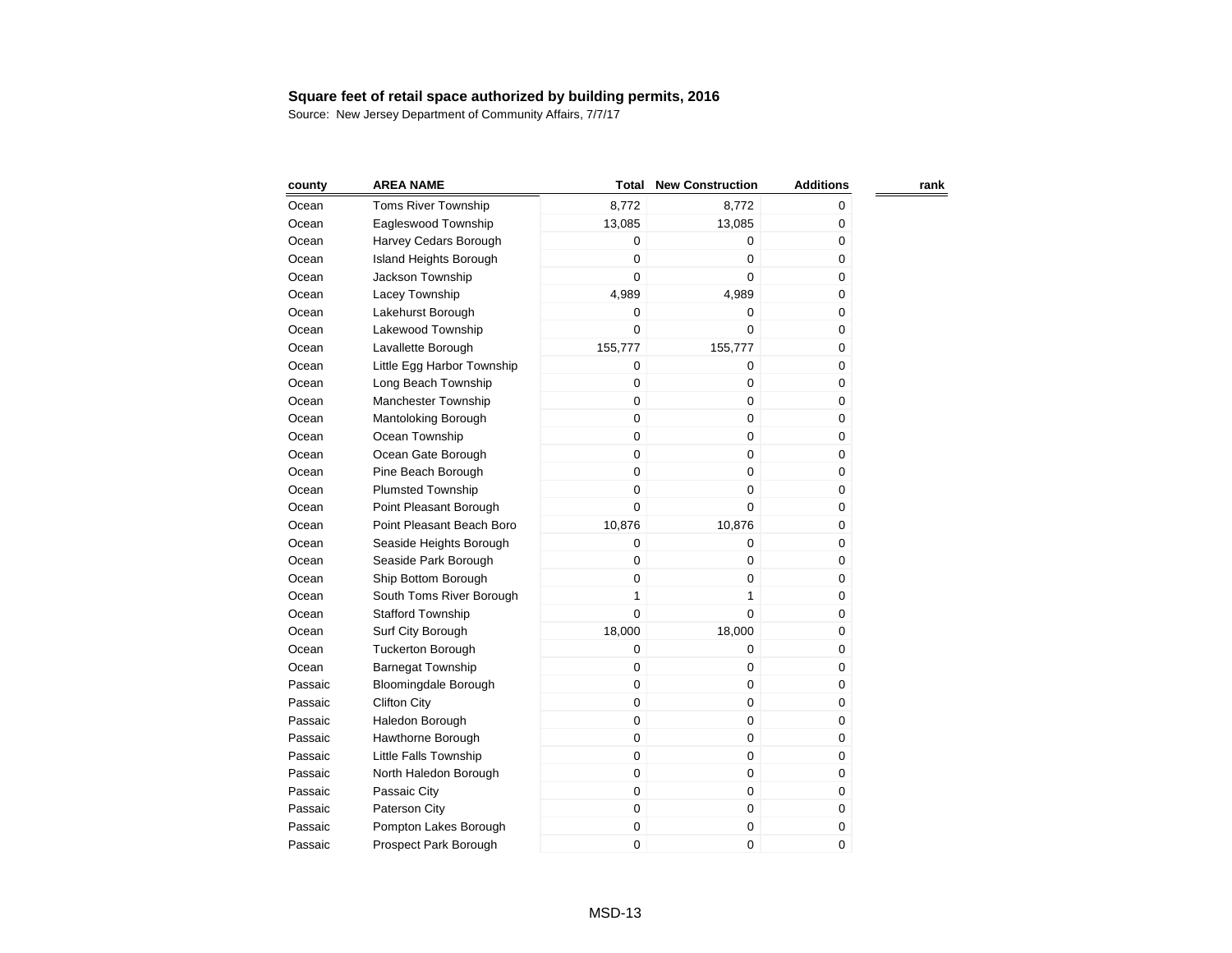| county   | <b>AREA NAME</b>              | <b>Total</b> | <b>New Construction</b> | <b>Additions</b> | rank |
|----------|-------------------------------|--------------|-------------------------|------------------|------|
| Passaic  | Ringwood Borough              | 0            | 0                       | 0                |      |
| Passaic  | <b>Totowa Borough</b>         | $\mathbf 0$  | 0                       | 0                |      |
| Passaic  | Wanaque Borough               | $\mathbf 0$  | 0                       | $\pmb{0}$        |      |
| Passaic  | Wayne Township                | $\mathbf 0$  | 0                       | 0                |      |
| Passaic  | West Milford Township         | $\mathbf 0$  | 0                       | 0                |      |
| Passaic  | Woodland Park Borough         | 0            | 0                       | 0                |      |
| Salem    | Alloway Township              | 13,455       | 13,455                  | $\pmb{0}$        |      |
| Salem    | Elmer Borough                 | 0            | 0                       | $\mathbf 0$      |      |
| Salem    | Elsinboro Township            | $\mathbf 0$  | 0                       | 0                |      |
| Salem    | Lower Alloways Creek Twp      | $\mathbf 0$  | 0                       | 0                |      |
| Salem    | Mannington Township           | $\pmb{0}$    | $\mathbf 0$             | $\pmb{0}$        |      |
| Salem    | <b>Oldmans Township</b>       | $\mathbf 0$  | $\mathbf 0$             | $\mathbf 0$      |      |
| Salem    | Penns Grove Borough           | 0            | $\mathbf 0$             | 0                |      |
| Salem    | Pennsville Township           | 0            | 0                       | 0                |      |
| Salem    | Pilesgrove Township           | 8,320        | 8,320                   | $\pmb{0}$        |      |
| Salem    | Pittsgrove Township           | 0            | 0                       | 0                |      |
| Salem    | Quinton Township              | 0            | 0                       | 0                |      |
| Salem    | Salem City                    | 0            | $\pmb{0}$               | 0                |      |
| Salem    | <b>Carneys Point Township</b> | 0            | $\mathbf 0$             | 0                |      |
| Salem    | Upper Pittsgrove Township     | 0            | $\mathbf 0$             | 0                |      |
| Salem    | Woodstown Borough             | 0            | 0                       | 0                |      |
| Somerset | <b>Bedminster Township</b>    | 0            | 0                       | 0                |      |
| Somerset | <b>Bernards Township</b>      | 0            | $\mathbf 0$             | 0                |      |
| Somerset | Bernardsville Borough         | 0            | 0                       | 0                |      |
| Somerset | Bound Brook Borough           | 0            | $\mathbf 0$             | 0                |      |
| Somerset | <b>Branchburg Township</b>    | 0            | 0                       | 0                |      |
| Somerset | <b>Bridgewater Township</b>   | 0            | 0                       | 0                |      |
| Somerset | Far Hills Borough             | 71,926       | 71,926                  | 0                |      |
| Somerset | Franklin Township             | 0            | 0                       | 0                |      |
| Somerset | Green Brook Township          | 11,225       | 11,225                  | 0                |      |
| Somerset | Hillsborough Township         | $\mathbf 0$  | 0                       | 0                |      |
| Somerset | Manville Borough              | 5,280        | 5,280                   | 0                |      |
| Somerset | Millstone Borough             | 0            | 0                       | 0                |      |
| Somerset | Montgomery Township           | $\mathbf 0$  | 0                       | 0                |      |
| Somerset | North Plainfield Borough      | $\mathbf 0$  | 0                       | 0                |      |
| Somerset | Peapack and Gladstone Boroug  | 12,500       | 12,500                  | 0                |      |
| Somerset | Raritan Borough               | 0            | 0                       | 0                |      |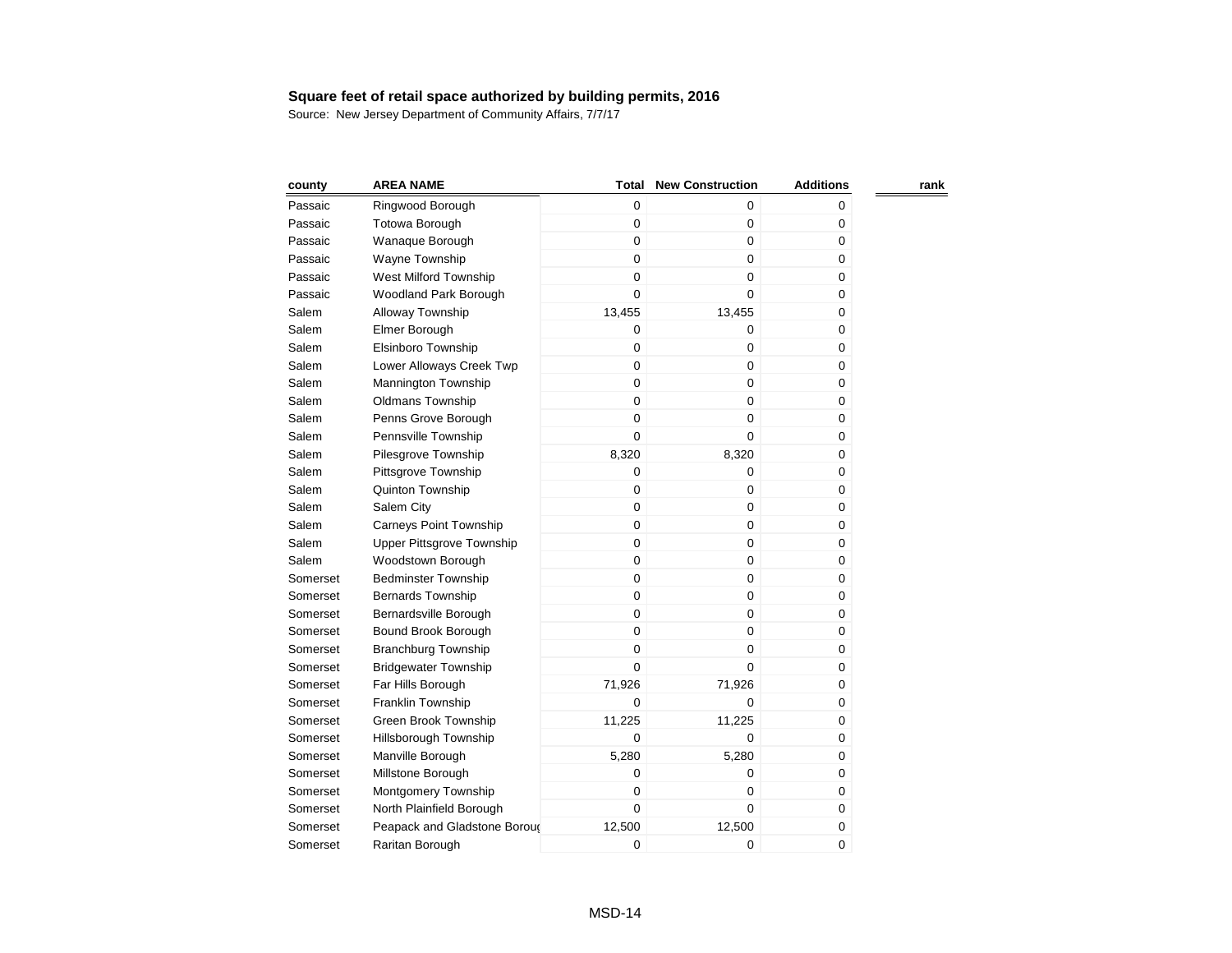| county        | <b>AREA NAME</b>           | Total       | <b>New Construction</b> | <b>Additions</b> | rank |
|---------------|----------------------------|-------------|-------------------------|------------------|------|
| Somerset      | Rocky Hill Borough         | $\mathbf 0$ | 0                       | 0                |      |
| Somerset      | Somerville Borough         | 0           | 0                       | 0                |      |
| Somerset      | South Bound Brook Boro     | 0           | 0                       | 0                |      |
| Somerset      | Warren Township            | 0           | 0                       | 0                |      |
| Somerset      | Watchung Borough           | $\mathbf 0$ | 0                       | 0                |      |
| <b>Sussex</b> | Andover Borough            | $\mathbf 0$ | 0                       | 0                |      |
| Sussex        | Andover Township           | $\mathbf 0$ | 0                       | 0                |      |
| <b>Sussex</b> | Branchville Borough        | $\mathsf 0$ | 0                       | 0                |      |
| <b>Sussex</b> | <b>Byram Township</b>      | $\mathbf 0$ | 0                       | 0                |      |
| <b>Sussex</b> | <b>Frankford Township</b>  | $\mathbf 0$ | 0                       | 0                |      |
| <b>Sussex</b> | Franklin Borough           | $\mathbf 0$ | 0                       | 0                |      |
| <b>Sussex</b> | Fredon Township            | $\mathsf 0$ | 0                       | 0                |      |
| <b>Sussex</b> | Green Township             | $\mathbf 0$ | 0                       | 0                |      |
| <b>Sussex</b> | Hamburg Borough            | $\mathbf 0$ | 0                       | 0                |      |
| <b>Sussex</b> | <b>Hampton Township</b>    | $\mathbf 0$ | 0                       | 0                |      |
| <b>Sussex</b> | Hardyston Township         | $\mathbf 0$ | 0                       | 0                |      |
| <b>Sussex</b> | Hopatcong Borough          | $\mathbf 0$ | 0                       | 0                |      |
| <b>Sussex</b> | Lafayette Township         | $\mathbf 0$ | $\overline{0}$          | 0                |      |
| <b>Sussex</b> | Montague Township          | 0           | 0                       | 0                |      |
| <b>Sussex</b> | Newton Town                | 0           | 0                       | 0                |      |
| <b>Sussex</b> | Ogdensburg Borough         | $\mathbf 0$ | $\overline{0}$          | 0                |      |
| <b>Sussex</b> | Sandyston Township         | 0           | 0                       | 0                |      |
| <b>Sussex</b> | Sparta Township            | $\mathbf 0$ | 0                       | 0                |      |
| <b>Sussex</b> | Stanhope Borough           | $\mathbf 0$ | 0                       | 0                |      |
| <b>Sussex</b> | <b>Stillwater Township</b> | $\mathbf 0$ | 0                       | 0                |      |
| <b>Sussex</b> | Sussex Borough             | 0           | 0                       | 0                |      |
| <b>Sussex</b> | Vernon Township            | 0           | 0                       | 0                |      |
| Sussex        | Walpack Township           | 0           | 0                       | 0                |      |
| Sussex        | <b>Wantage Township</b>    | $\mathbf 0$ | 0                       | 0                |      |
| Union         | Berkeley Heights Township  | 9,446       | 9,446                   | 0                |      |
| Union         | <b>Clark Township</b>      | 0           | 0                       | 0                |      |
| Union         | <b>Cranford Township</b>   | 0           | 0                       | 0                |      |
| Union         | Elizabeth City             | 0           | 0                       | 0                |      |
| Union         | Fanwood Borough            | 546,856     | 546,856                 | 0                |      |
| Union         | Garwood Borough            | 0           | 0                       | 0                |      |
| Union         | Hillside Township          | 0           | 0                       | 0                |      |
| Union         | Kenilworth Borough         | 14,630      | 14,630                  | 0                |      |